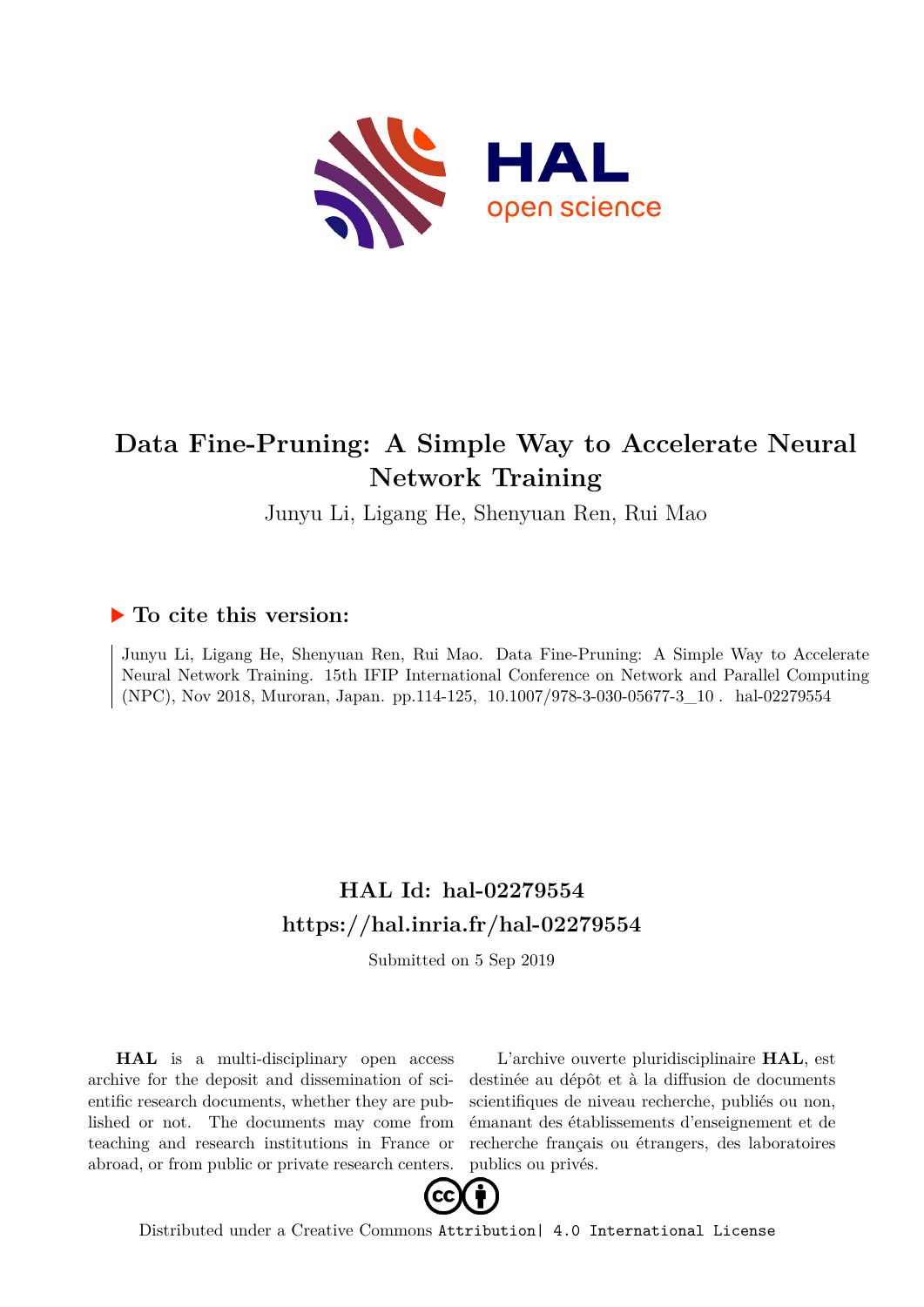## Data Fine-pruning: A Simple Way to Accelerate Neural Network Training

Junyu Li<sup>1</sup>, Ligang He<sup>1 $\boxtimes$ </sup>, Shenyuan Ren<sup>1</sup>, and Rui Mao<sup>2</sup>

<sup>1</sup> The University of Warwick, Coventry, UK {j.li.9, liganghe, shenyuanren}@warwick.ac.uk <sup>2</sup> Shenzhen University, Shenzhen, Guangdong, P.R.China mao@szu.edu.cn

Abstract. The training process of a neural network is the most timeconsuming procedure before being deployed to applications. In this paper, we investigate the loss trend of the training data during the training process. We find that given a fixed set of hyper-parameters, pruning specific types of training data can reduce the time consumption of the training process while maintaining the accuracy of the neural network. We developed a data fine-pruning approach, which can monitor and analyse the loss trend of training instances at real-time, and based on the analysis results, temporarily pruned specific instances during the training process basing on the analysis. Furthermore, we formulate the time consumption reduced by applying our data fine-pruning approach. Extensive experiments with different neural networks are conducted to verify the effectiveness of our method. The experimental results show that applying the data fine-pruning approach can reduce the training time by around 14.29% while maintaining the accuracy of the neural network.

Keywords: Deep Neural Network · Data Pruning · SGD · Acceleration.

## 1 Introduction

Scaling up layers and parameters in modern neural networks improves the performance dramatically and enables the discovery of sophisticated high-level features. However, it also presents enormous challenges such as the training efficiency of Deep Neural Network (DNN).

Many novel training algorithms and deep neural networks have been designed and achieved good performance with benchmark datasets and even in industrial practices. For instance, Constitutional Neural Networks (CNN) demonstrates impressive performance in areas such as image recognition and classification; Very Deep Constitutional Networks (VGG) uses an architecture with tiny convolution filters and shows a significant improvement in network performance; Deep Residual Network (ResNet) is developed to ease the training of the networks that are substantially deeper than those used previously and gain the accuracy from considerably increased depth of the networks; Wide Residual Networks (WRN)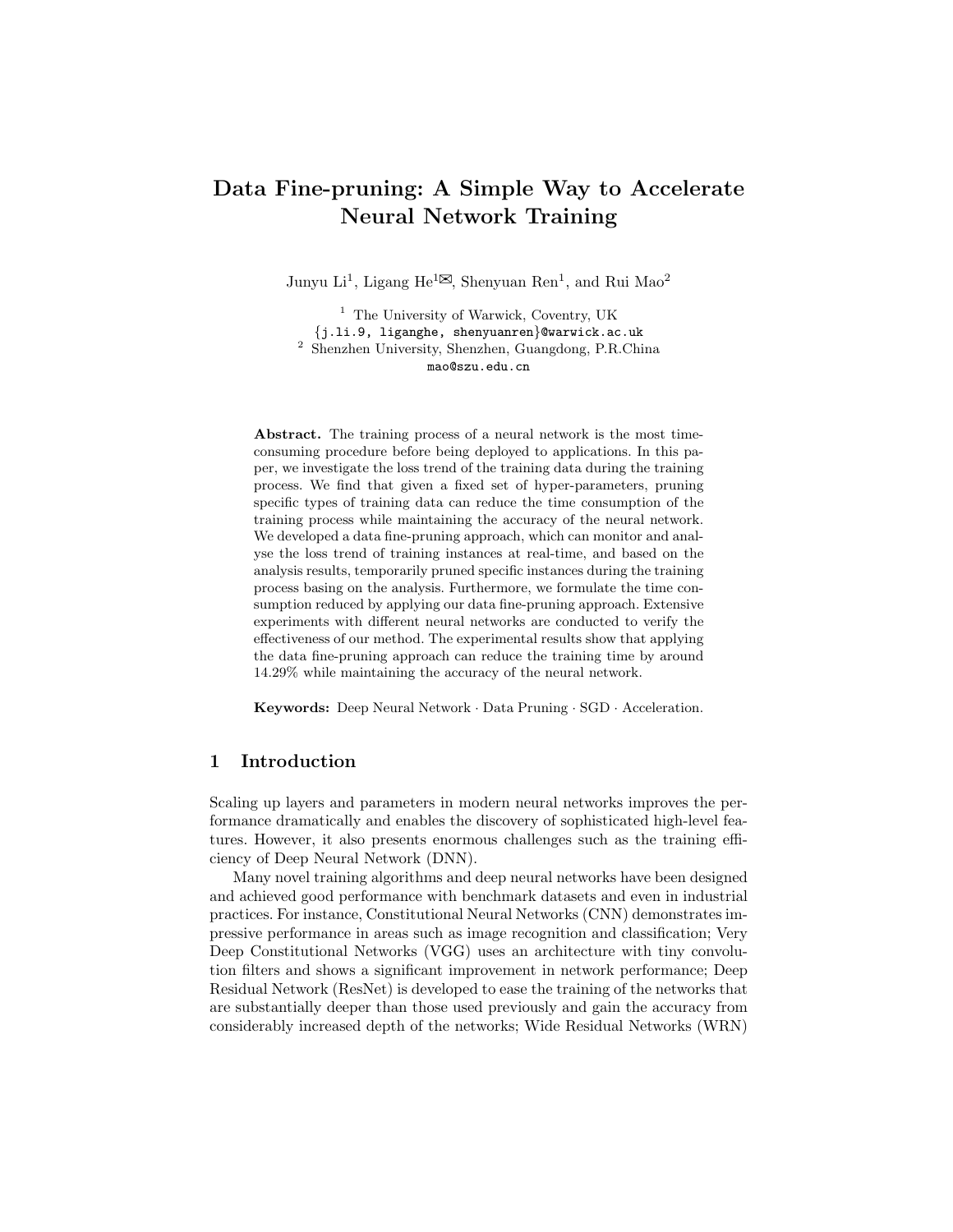that advances from ResNet contains a more complex architecture of network and outperforms regular deep ResNets in accuracy and efficiency.

Different configurations of DNN may lead to different level of accuracy and training efficiency (i.e., time consumption). Therefore, much research has been conducted to find the better configuration of the networks. Many endeavours have also been devoted to accelerating the training process by parallel computing. Our work does not focus on the optimization of the network configuration, but takes another approach. We assume that the configuration of the network has been optimized (or is fixed) with given settings of hyper-parameters such as the learning rate and the number of epochs. We propose to simplify the training process by reducing the training time of each epoch (regardless of the network configuration). In this approach, we dig into the training process, monitor and analyse the loss trend of each training instance. A novel method, named with Data Fine-pruning training, is developed to reduce the time consumption of training a model by sensibly and temporarily pruning a fraction of input training data in each training instance. The experimental results show that comparing to regular training, our approach is effective with majority nets and can reduce the training time by about 14.29% while maintaining the accuracy of the network.

The remainder of this paper is organized as follows. Section 2 introduces research backgrounds and motivations of our work. Section 3 reviews recent remarkable works that are related to our work. Section 4 detailed demonstrates our methods of analysing individual data, the way we run data pruning and formulations of time saved applying our approach. Section 5 illustrates the experiment results we did. Finally, a conclusion is addressed in Section 6.

## 2 Background and Motivation

DNNs have recently led to a series of breakthroughs in many fields such as speech recognition and image classification. Many novel learning algorithms are designed to build an effective model from a set of data and towards a prediction goal, where the model maps each input data to a prediction. Modern DNNs are typically powered by a vital training algorithm: Mini-batch Stochastic Gradient Descent (BSGD). However, there exists a heavy data dependence in the BSGD training which extremely limits the degree of parallelism.

## 2.1 Mini-batch Stochastic Gradient Descent

BSGD is the most widely used weight updating algorithm in recent notable neural networks. It takes a batch of data instead of using only one example each time as the input data for training. The weights of networks are same for all the instances in a batch during the forward propagation, and the changes in the weights depend on an average loss of a batch data. One core benefit of BSGD is that the changes in weights become much steadier than those in regular Stochastic Gradient Descent (SGD). Moreover, BSGD training can take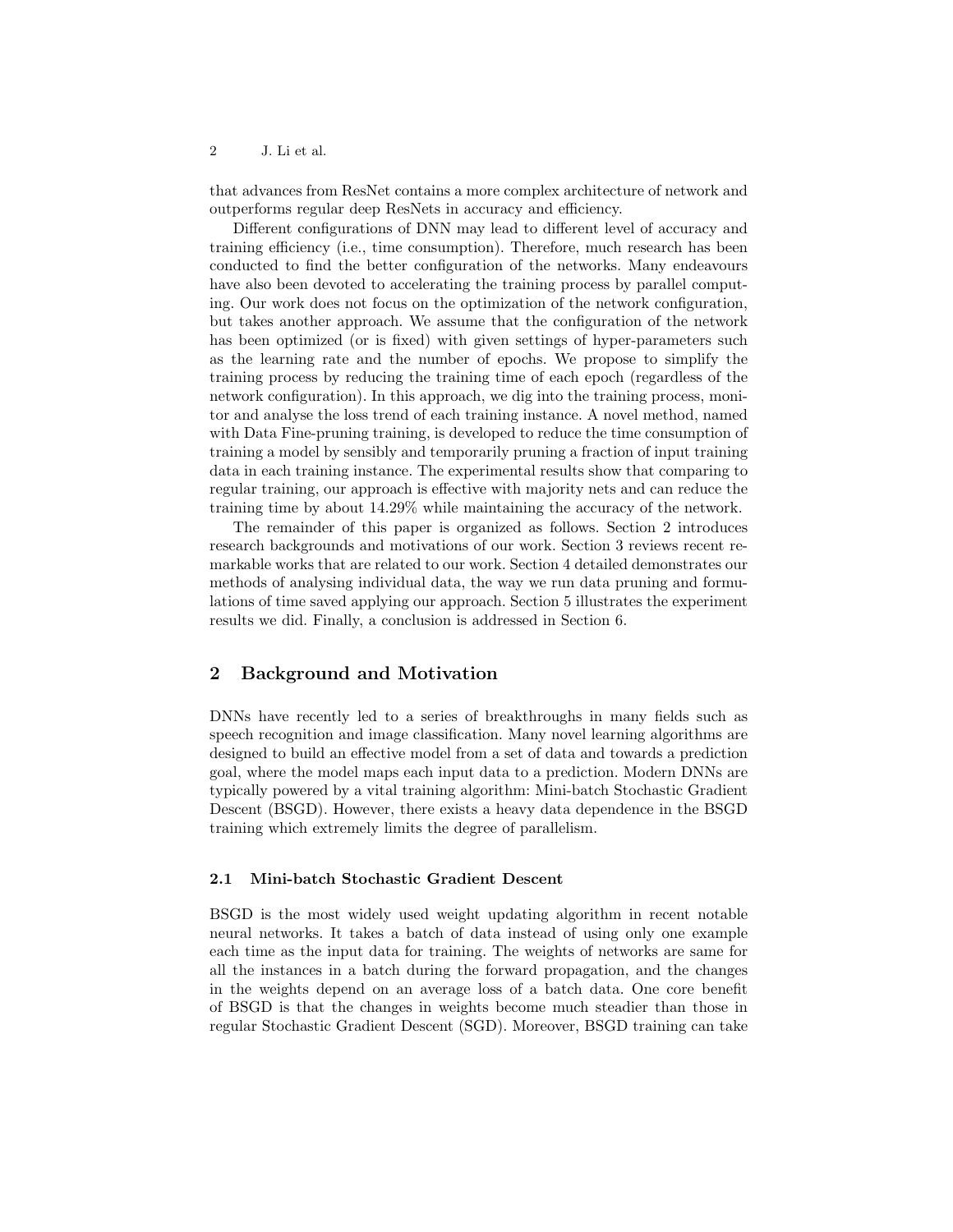the advantage of parallel computing by parallelising the calculations within a batch, so that the processing efficiency can further increase.

$$
\omega_{t+1} = \omega_t - \gamma \frac{1}{b} \sum_{i=1}^{b} \nabla_{\omega_t} \ell(f_{\omega_t}(x_i), y_i)
$$
\n(1)

where b is the size of a batch data,  $\omega$  is a weight vector,  $\gamma$  is a learning rate, and  $\ell(f_{\omega}(x), y)$  is a loss function measuring how wrong the model is in terms of its ability to estimate the relationship between data x and corresponding label y.

## 2.2 Problem Setting

Figure 1 shows the loss trends when training a commonly used network – ResNet with the depth of 18 layers. The sub-figure on the top describes the trend of the values of the loss function over the testing data, which demonstrates that there are four main periods. Such different performance levels are closely related to the changes in the learning rate, where the changing points are at 60, 120, 160. The loss falls sharply from 1.5 to 0.67 in the first interval. However, from the second stage onwards, the decreasing rate slows down in each part. It can be observed from the figure that there exists a plateau in each training period with the corresponding learning rate. Such plateau always occurs in training no matter which network is used. On the contrary, the sub-figure at the bottom reflects the accuracy of the network with the test data. It can be seen that the accuracy increases as the loss decreases and the accuracy curve also contains the plateaus during the training.

In this paper, we aim to reduce the time spent on such training plateaus while achieving similar training results.



Fig. 1. A Motivation Example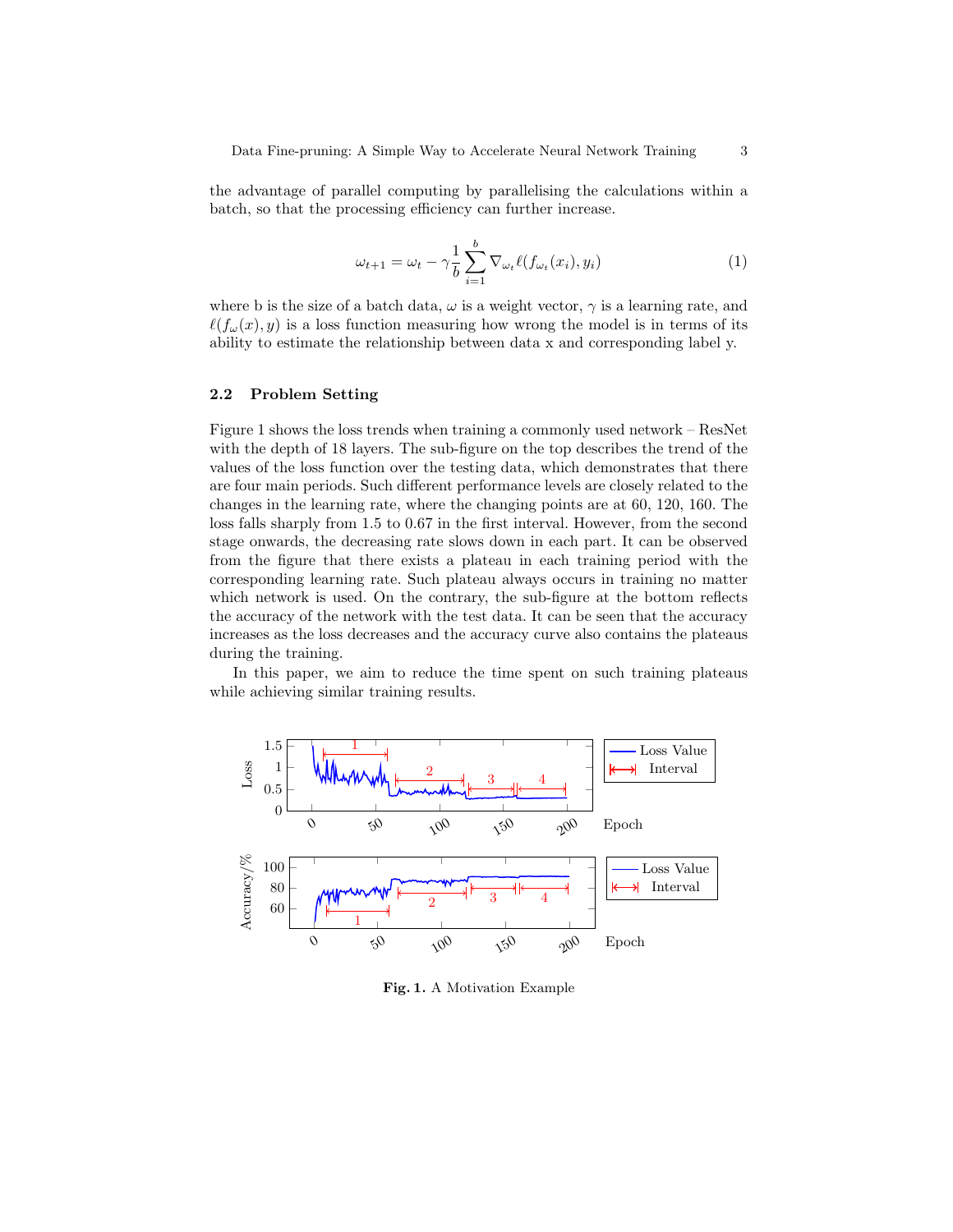## 3 Related Work

DNNs can produce much better results than most of other techniques in many fields [12, 19, 5, 3, 23] such as human face recognition. However, training the nets usually take quite a long time and the cost has a significant upward trend [11]. An outstanding amount of effort has been put into extending deep learning models, improving prediction performance and reducing training time consumption [10, 20, 21, 8, 22]. Regarding to the various latest acceleration mechanism for deep learning system, the technique of those could be sorted into two main cases: (i) utilize a set of GPUs to work for deep models and large training sets to take benefits from huge computing capacity facility so as to deal with large scale of models and data, (ii) optimize the training algorithms to enhance training efficiency so that directly reduce the time consumption of training.

### 3.1 Hardware Accelerating

GPUs are quite suitable for the computations in training a network since SGD and its variants carry high arithmetic density. It is known to all that GPU has advantages in computation capacity, thus applying a set of GPUs to train nets can deliver considerably efficient training of modestly sized Deep Neural Network practical [1, 4, 2, 6]. A common limitation of such strategies is the size of GPU onboard memory. It restricts network model and training data to be small so that the model and data can be fitted into the GPU memory. As a result, the parameters of the network and the number of data used each time are usually reduced in order to utilise the GPU(s) computation. Apart from that, there exists a mismatch in speed between GPU compute and interconnects, which leads the system extremely hard to do data parallelism in real time via a parameter server.

## 3.2 Algorithm Accelerating

There are a number of works on optimising training algorithm have been done up to now. Momentum [17] and Nesterov Accelerated Gradient [16] are the methods that help accelerate SGD in the relevant direction and dampens oscillations that always happen around local optima. The momentum term increases for dimensions whose gradients point in the same directions and reduces updates for dimensions whose gradients change directions. As a result, nets gain faster convergence and reduced oscillation. Adagrad [7] and its extension (Adadelta) [24] are the algorithms for gradient-based optimisation that mainly do: adapt the learning rate to the parameters, performing smaller updates for parameters associated with frequently occurring features, and more significant updates for parameters associated with infrequent features. Adam [9] is another method that computes adaptive learning rates for each parameter. It considers the decaying averages of past and past squared gradients, and update the parameters in a similar way used in Adadelta. Besides, Asynchronous Stochastic Gradient Descent (ASGD) algorithms [15, 13, 14, 25] represented by Hogwild [18] purposes to update the parameter by many workers where they are sharing a parameter server.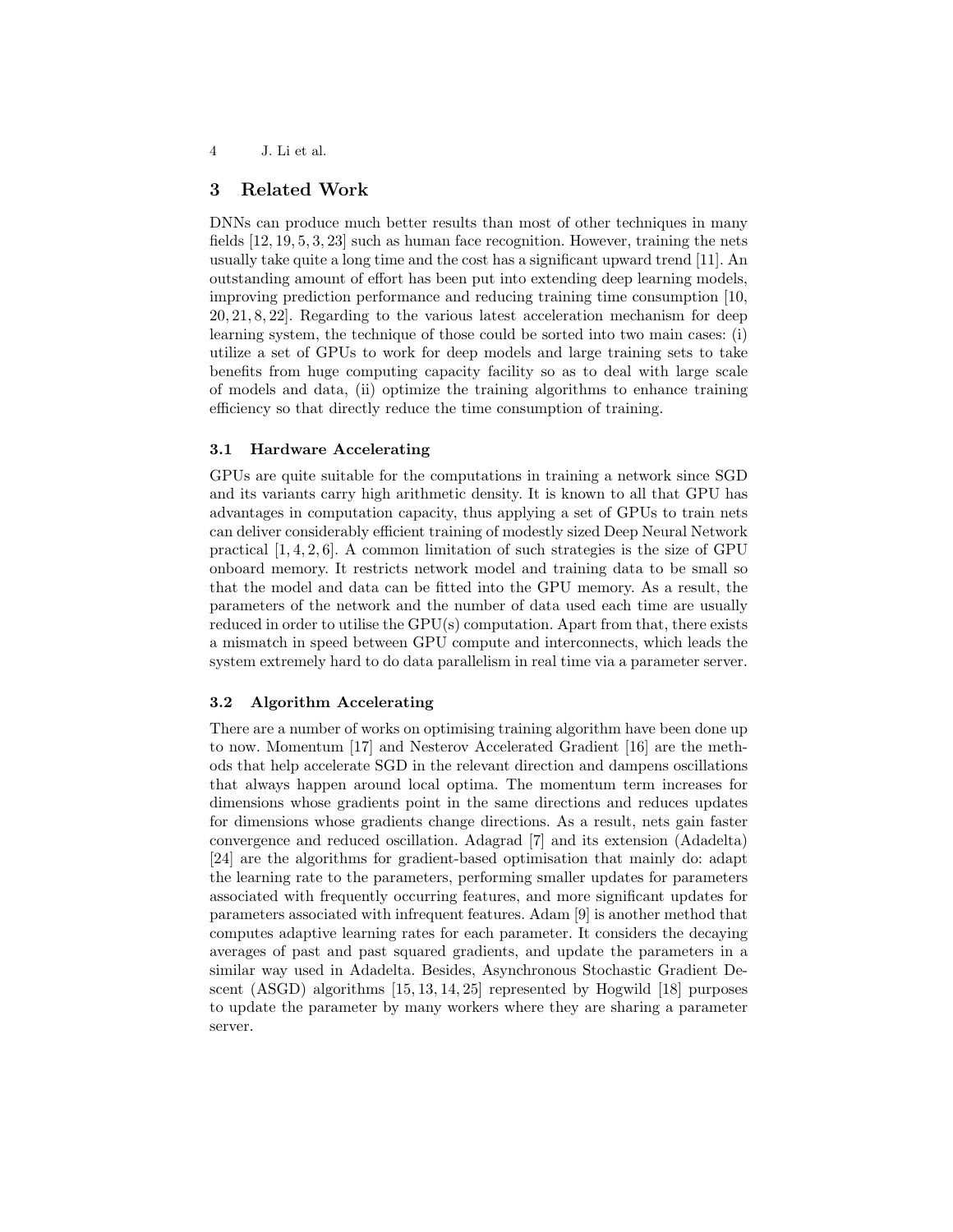#### 3.3 Data Accelerating

According to the studies on previous works on accelerating the training process, we find that there is no method that prunes the training data in a reasonable way so as to train the network with significant data that is a subset of original one. In this way, the time cost of training will be reduced by the number of data that is pruned. Our work is the first to propose an algorithm powered by such an idea. The method does not require making any changes to the original training settings, but real-time analyses performance on each data to make a choice on keeping or ignore. Please note that the decisions are not intended to be permanent, as such decisions are made based on a period of performances.

## 4 The Data Fine-pruning Approach

Our data fine-pruning approach reduces the training time of some specific epoch and therefore reduce the overall training time. We first investigate the loss trends of individual data in section 4.1. Second, we analyse the type of input data that should be selected for temporary pruing. Next, we introduce the data selection process and present the data fine-pruning approach in detail in subsection 4.2 and 4.3. Finally, section 4.4 formulates the time consumption reduced by our approach.

#### 4.1 Loss trends of individual data

Figure 2 presents the changes in the value of of the loss function over two representative data in two separate training. The two trainings are carried out with the same network. The loss of data 1 manifests a trend of continuous dropping from the beginning to the end in the first training. In contrast, an increasing trend has been observed with data 2. However, things change in the second run, where both data 1 and data 2 experience the decrease in loss. These two data have similar trends as that of overall network performance in the second run. The results indicate that the individual input data may produce varied performance in different runs of training even on the same network.

At the end of the training, data 2 cannot be correctly allocated to the category that it is supposed to be due to the high loss produced in the first run. However, it still costs the time and computing power to make the model adjustments using data 2 in each epoch. Our approach makes use of the fact that some data consistently produce bad results but still cost the time and resources during the training process.

Based on the above analysis, we proposed a pruning method for the training data. It temporarily prunes some data that have poor performance evaluated at real-time during training. Our experiments show that temporarily pruning the data that performed poorly in recent training rounds makes little changes to the final model.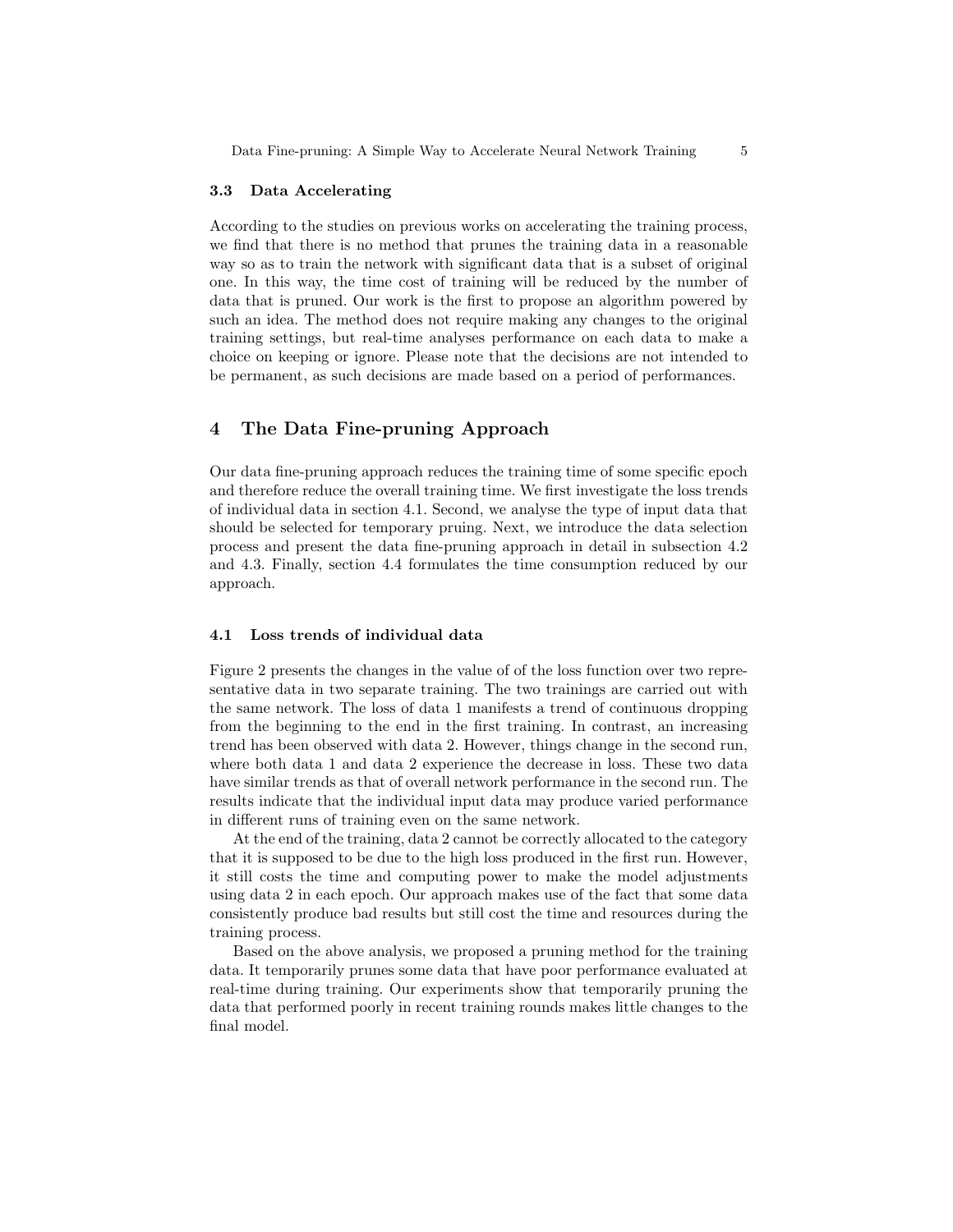

Fig. 2. Performance of Same Data in Same Network but Different Runs

#### 4.2 Loss Monitoring and pruning Selection

Algorithm 1 outlines the loss monitoring procedure and the selection method for data pruning. The loss of each data is monitored during the training process. The DroppingCount is defined for each data to measure its training performance and used to decide which data should be selected to prune. A larger  $DroppingCount$ of data x, denoted by  $DroppingCount[x]$  indicates a higher probability for this data item to be to pruned. At the end of training in each epoch, the algorithm examines each loss of the data, denoted by  $l(f_{\omega_t}(x), y)$  (where y is the label of data x), within the current batch (line 4). Note that  $f_{\omega_t}$  denotes the network with parameters of  $\omega$  at the moment of t. Then the algorithm compares the loss of each data with the loss of the current batch, denoted by  $l(f_{\omega_t}(Batch_n))$ . The loss value of a batch is the average of all losses in the batch. The algorithm selects the data that perform poorly in this batch and increase their *DroppingCount* values (line 5-7).

Considering that a data item shows the varied behavior through the training stages, the DroppingCount of data is held for a window (i.e., a preset number of epochs) and reset at the end of the window (line 1-3). The algorithm judges the behavior of a data item according to the *DroppingCount* value of this data item in the latest window. The size of the window is initialized at the beginning and can be dynamically adjusted during the training. Note that  $e$  in the algorithm is the number of current epoch.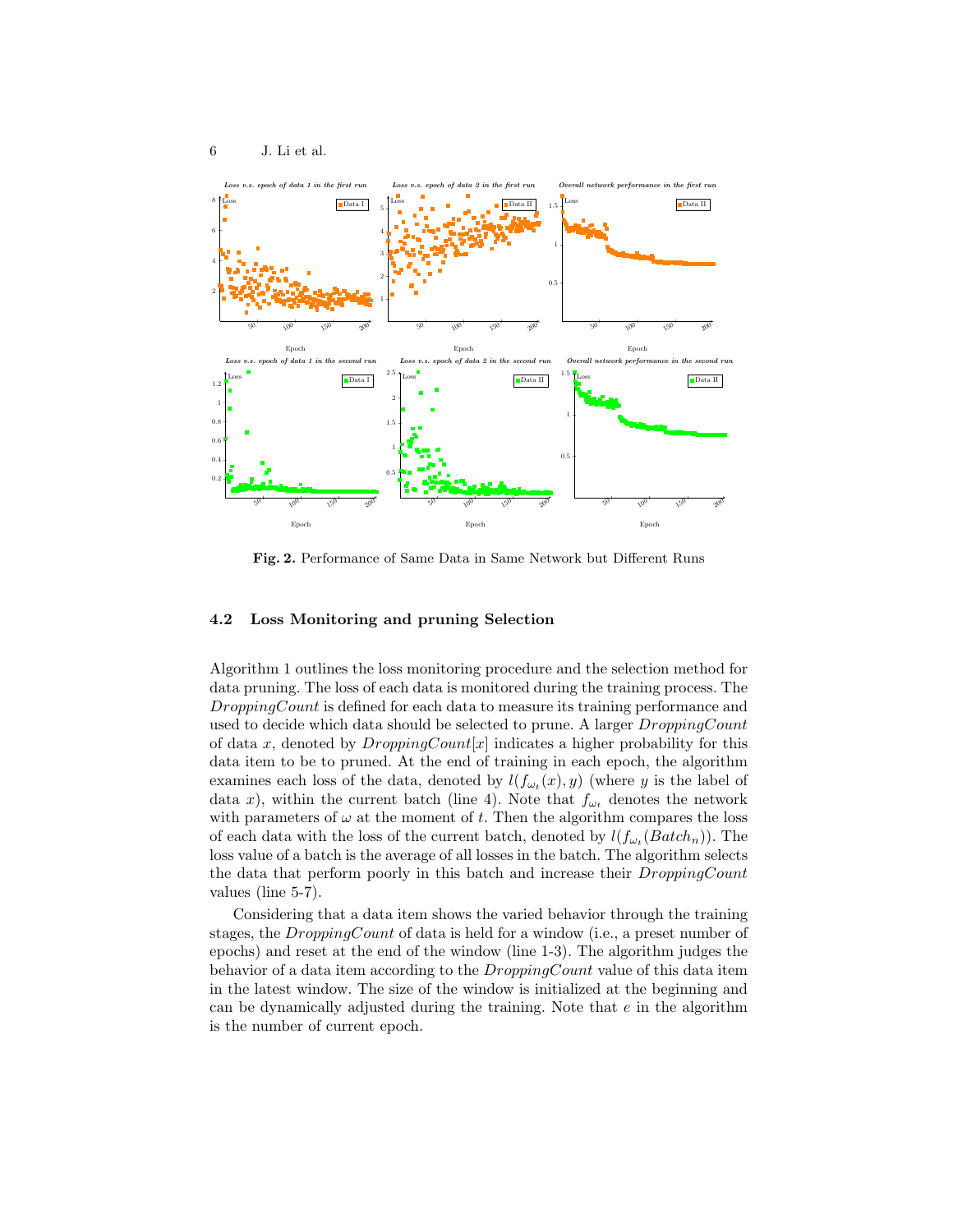Data Fine-pruning: A Simple Way to Accelerate Neural Network Training 7

Algorithm 1 Loss Monitoring and Pruning Selection

1: if e mod  $Window == 0$  then 2:  $DroppingCount = EmptyDictionary$ 3: end if 4: for all  $(x, y)$  such that  $(x, y) \in BatchData$  do 5: if  $\ell(f_{\omega_t}(x), y) >= \ell(f_{\omega_t}(Batch_n)) * (1 + tolerance)$  then 6: DroppingCount $[x]$ + = 1

#### 7: end if 8: end for

#### 4.3 Data fine-pruning

Algorithm 2 Data Fine-pruning during Training

1: for  $e = 1$ ;  $e \le E poch$ ;  $e + + d$ o 2: if  $e > PruningWindow$  then 3:  $Starting Point = int(Starting Point/Attention)$ 4: end if 5: if e mod  $PruningWindow \geq S starting Point$  then 6: if e mod  $PruningBlock < PruningCount$  then 7:  $KeepList = min_{NumData-PruningNum}(DroppingCount)$ 8:  $(x, y) = (x, y)[KeepList]$ 9: end if 10: end if 11:  $\omega_{t+1} = \omega_t - \gamma \frac{1}{b} \sum_{i=1}^b \nabla_{\omega_t} \ell(f_{\omega_t}(x_i), y_i)$ 12: end for

In each window, the algorithm records the data losses and count their corresponding DroppingCount. The window size is set according to the changes in learning rate. The windows size is set to a factor of the duration (number of epochs) of the learning rate (e.g., if the duration of the learning rate is 60, the window size is set to be 60 or 30). The analysis is performed for the entire window. However, the data pruning is only performed for the later portion of the window starting from an epoch defined by *StartingPoint*. A fluctuation of the accuracy caused by the adjustment of the learning rate typically lasts for a period and the period becomes shorter as the training progresses. Thus we start to reduce the *StartingPoint* by *Attenuation* after the first window (line 2-4). This measure leads to more pruning rounds so as to further reduce time consumption.

In the later part of each window (line 5), we select some of the epochs to train with the pruned data (line 6), while the original data is still used in other epochs. We only prune the data temporarily because the behaviour of a data varies in different stages of the training process. In the algorithm,  $PruningBlock$ defines the block of epochs in which the pruned data are used;  $PruningCount$  is the number of the epochs that performs the data pruning. In each data pruning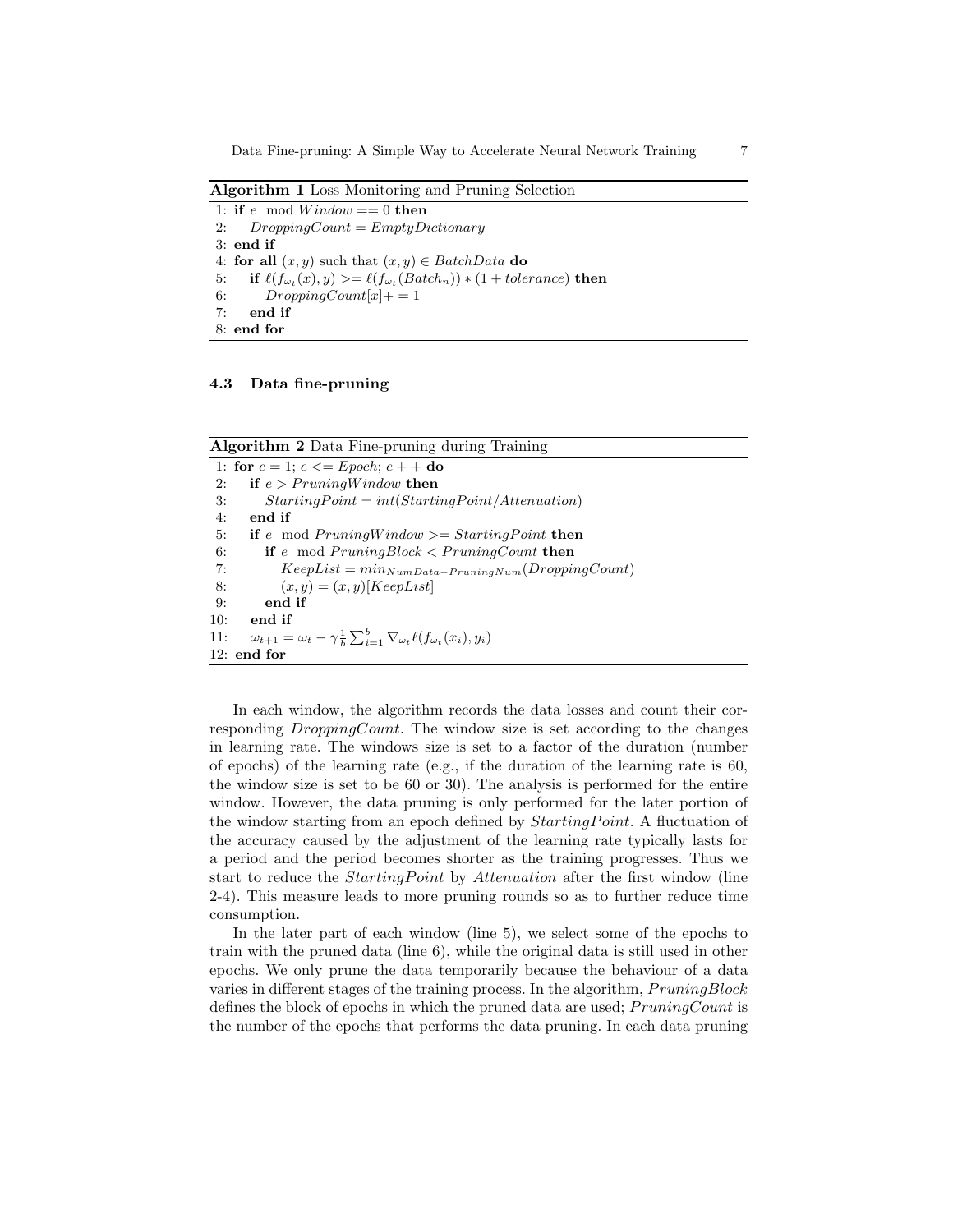epoch, the data are ranked in the decreasing order of DroppingCount and the first  $PrimaryNum$  number of data in the rank list are pruned in the current epoch (line 7-8). In another word, the data with higher  $DroppingCount$  values will has more chances to be pruned. *KeepList* stores the indexes of the data that are kept in the training;  $x$  is the data index while  $y$  is the label of the data. Then the weights of the network are adjusted by BSGD (line 11) at the end of each epoch.



Fig. 3. An example of network training with data fine-pruning method

An exemplar training process using our data fine-pruning method is illustrated in Figure 3. The numbers in the figure is the index of the training epoch. The rounds with gray colour are those running with the regular data before the  $Starting Point. The two parameters, Pruning Block and PruningCount, jointly$ determine the allocation of pruning training and regular training.

## 4.4 Analysis of performance improvement

The time consumption of the regular training for a network can be formulated by Formula 2. The time of regular running is denoted by  $t_{regular}$ , the number of epochs by  $n$ , the time of forward and backward propagation a batch of data by T, and the number of batches by b. The total time equals to all time consumed over a set of epochs.

$$
t_{regular} = \sum_{i=1}^{n} T * b
$$
 (2)

The number of rounds that are trained with the pruned data is denoted by  $n_{prune}$ , the size of pruning window by w, the pruning count by c, starting point of pruning by  $a$ , the number of iterations using the pruned data by  $r$ . According to Algorithm 2, the value of  $n_{prune}$  can be obtained by either Formula 3 in the case where the total number of epochs can be divided by the size of the pruning window, or Formula 4 otherwise.

$$
n_{prune} = \left(\left\lfloor \frac{w-a}{r} \right\rfloor * c + (w-a) \bmod r \right) * \left\lfloor \frac{n}{w} \right\rfloor \tag{3}
$$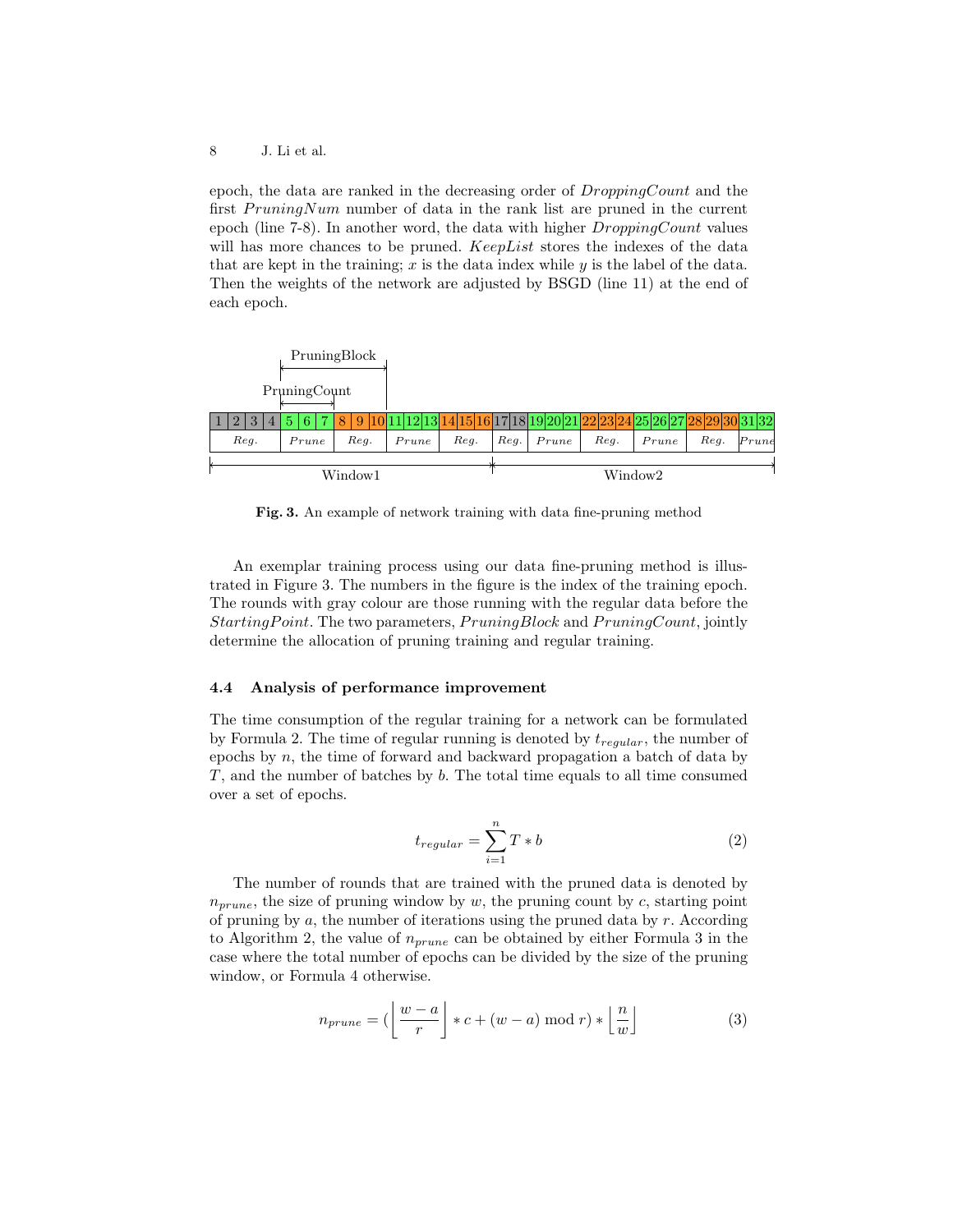$$
n_{prune} = \left(\left\lfloor \frac{w-a}{r} \right\rfloor * c + (w-a) \mod r\right) * \left\lfloor \frac{n}{w} \right\rfloor + \left\lfloor \frac{n \mod w - a}{r} \right\rfloor * c + (n \mod w - a) \mod r \quad (4)
$$

As the number of batches processed in each epoch changes after applying the data-pruning, the average batches over the entire training can be calculated basing on Formula 5.

$$
b_{prune} = \frac{1}{n} \left( \sum_{i=1}^{n_{prune}} T + \sum_{i=1}^{n-n_{prune}} T \right)
$$
 (5)

 $t_{prune}$  denotes the training time with the data pruning approach,  $t_0$  is the computing overhead of the approach,  $t_{save}$  is the saved time, which can be obtained by Formula 6 and further by Formula 7.

$$
t_{prune} = \sum_{i=1}^{n} (T * b_{prune}) + \sum_{i=1}^{n_{prune}} (t_0)
$$
 (6)

$$
t_{save} = t_{regular} - t_{prune} \tag{7}
$$

## 5 Experiments

Our data pruning approach is deployed on several modern neural networks including LeCun network (LeNet), residual network (ResNet), wide residual network (WRN) as well as Vgg network (Vgg). Performance of our method is evaluated with different hyper-parameters and architectures of such networks. Table 1 presents the average value of the best three accuracies of both regular training and data-pruning training as well as the percentage of saved time (Speedup in the table). Our experiments are conducted on a workstation with a CPU Intel i7-7700K, a GPU Nvidia GTX 1080 Ti, a hard disk Samsung SSD 970 Pro, four 16GB DDR4 2400Hz memory, Ubuntu 18.04, Cuda 9.0 and cuDNN 7.0.

Table 1 presents the average time consumption of regular training, data finepruned training and the percentage of save time ( $Speedup$ ) on four networks: LeNet, VggNet, ResNet and WRN. The data we used in the experiments is a popular benchmark dataset Cifar-10. It can be seen from the table that our data pruning approach can effectively save the training time. Further, higher percentage of time can typically be saved with a larger network. In the best case when WRN-22 is used for training, 14.29% of time is saved. Besides, According to our experiments, the overhead of data pruning approach is very lightweight. It only adds around averaged 4.2 seconds over 200 epochs of the training.

The aim of our data pruning approach is to reduce the training time while maintaining the accuracy. Table 2 compares the accuracy between our approach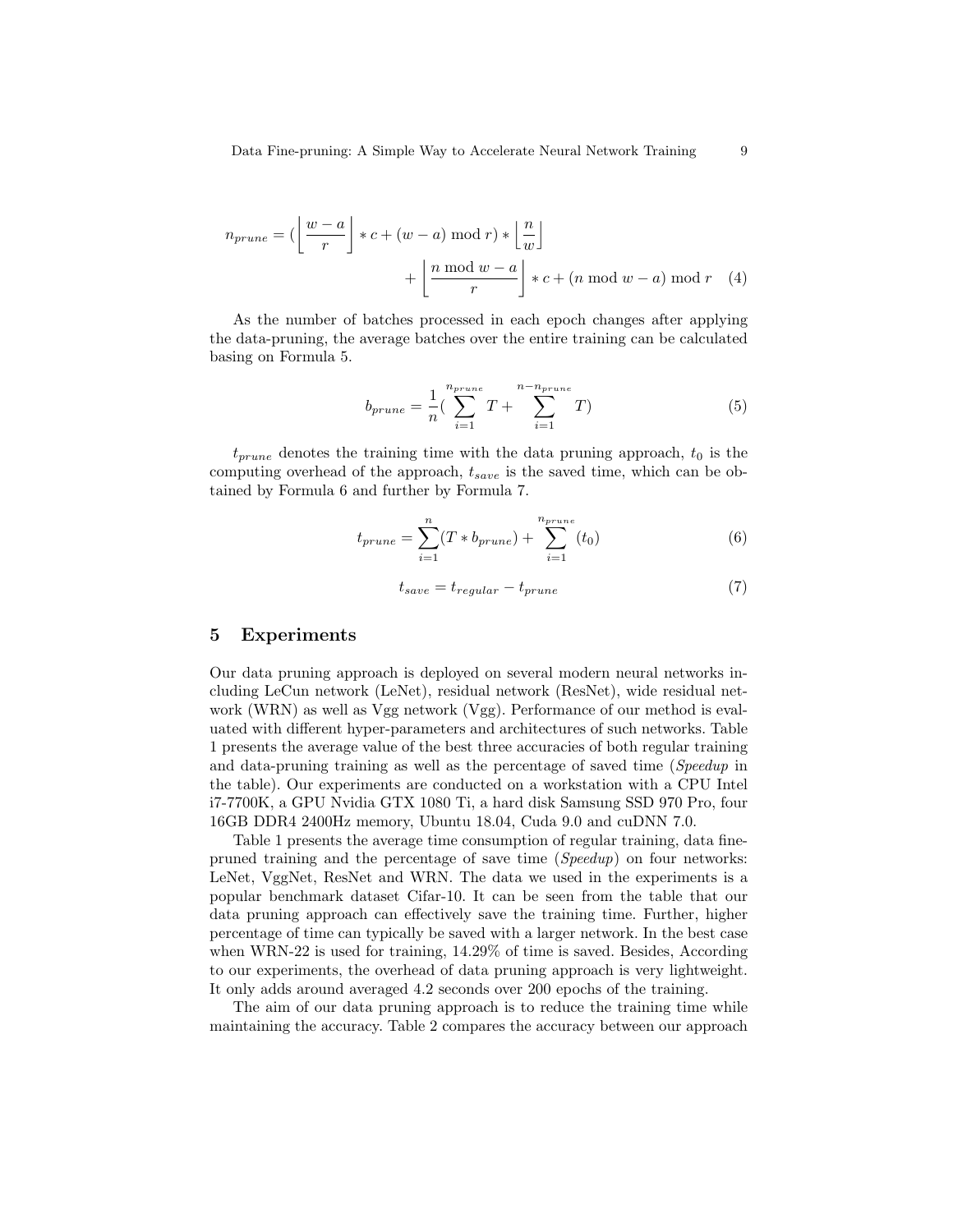|          | LeNet    |                     | VggNet-13 VggNet-16 VggNet-19 ResNet-18 |          |          |
|----------|----------|---------------------|-----------------------------------------|----------|----------|
| Regular  | 1220s    | 2028s               | 2554s                                   | 3110s    | 1277s    |
| Pruned   | 1071.73s | 1873.67s            | 2356.74s                                | 2867.7s  | 1109.92s |
| Overhead | 4.27s    | 4.33s               | 4.26s                                   | 4.30s    | 4.08s    |
| Speedup  | 11.80%   | 7.40\%              | 7.56%                                   | 7.65%    | 12.76%   |
|          |          | ResNet-34 ResNet-50 | $WRN-10$                                | $WRN-16$ | $WRN-22$ |
| Regular  | 2047s    | 3931s               | 3h24m                                   | 5h8m     | 6h53m    |
| Pruned   | 1767.79s | 3379.82s            | 2h56m                                   | 4h26m    | 5h54m    |
| Overhead | 4.21s    | 4.18s               | 4.12s                                   | 4.25s    | 4.32s    |
| Speedup  | 13.43\%  | 13.92%              | 13.73%                                  | 13.81\%  | 14.29%   |

Table 1. Time consumption of pruning data training and regular training

Table 2. Accuracy comparison between pruning data training and regular training

|         | LeNet   |                     | VggNet-13 VggNet-16 VggNet-19 ResNet-18 |          |          |
|---------|---------|---------------------|-----------------------------------------|----------|----------|
| Regular | 75.15\% | 93.92\%             | 93.79%                                  | 93.35%   | 91.25\%  |
| Pruned  | 74.72%  | 93.56%              | 93.44\%                                 | 93.30\%  | 91.16\%  |
|         |         | ResNet-34 ResNet-50 | $WRN-10$                                | $WRN-16$ | $WRN-22$ |
| Regular | 92.86\% | 93.75\%             | 92.13\%                                 | 94.22%   | 95.08%   |
| Pruned  | 92.85%  | 93.46%              | 91.78%                                  | 94.20%   | 94.71%   |

and regular training. It can be seen from the table that the difference in accuracy is typically less than 0.4% except LeNet with a difference of 0.43%. The reason why LeNet shows the worse accuracy is because of the limitation of the net itself. Comparing LeNet to others, LeNet has a quite small number of layers and parameters, which makes the network more uncertain and unstable. The smallest difference in accuracy observed in our experiments is 0.01% (with ResNet-34).

## 6 Conclusions and Future Works

Training a deep neural network can be a very time-consuming process. In this paper, we present a data fine-pruning technique, which analyzes the loss of each data at real time and prunes a set of data that performs poorly in recent training epochs. It achieves the noticeable saving of training time while maintaining the accuracy of the results.

There is more work to be done in future. First, our experiments show that some data are commonly identified as bad data and are repeatedly selected for pruning. We would like to investigate whether the bad data contain the common features. If such common features do exist and can be identified, we can probably make use of the finding and further reduce the training time.

Second, the data that perform poorly may relate to the type of the networks. We would like to conduct more in-depth research regarding the relation between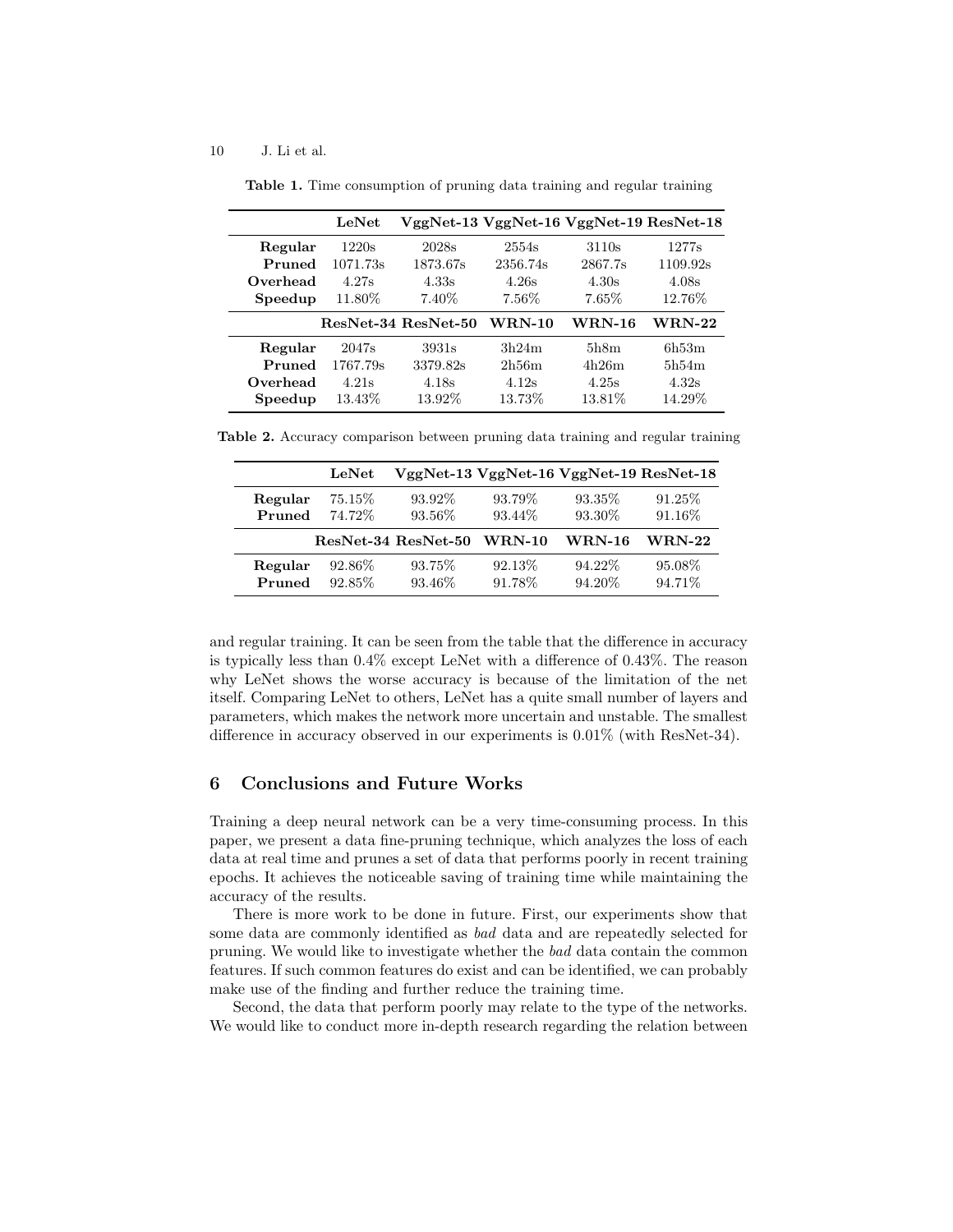the bad data and the type of networks. If this could be established, we expect to further improve the performance in practice.

## Acknowledgement

This work is partially supported by the National Key R&D Program of China 2018YFB1003201 and Guangdong Pre-national Project 2014GKXM054.

## References

- 1. Bottou, L.: Large-scale machine learning with stochastic gradient descent. In: Proceedings of COMPSTAT'2010, pp. 177–186. Springer (2010)
- 2. Chilimbi, T.M., Suzue, Y., Apacible, J., Kalyanaraman, K.: Project adam: Building an efficient and scalable deep learning training system. In: OSDI. vol. 14, pp. 571– 582 (2014)
- 3. Cireşan, D., Meier, U., Schmidhuber, J.: Multi-column deep neural networks for image classification. arXiv preprint arXiv:1202.2745 (2012)
- 4. Cui, H., Zhang, H., Ganger, G.R., Gibbons, P.B., Xing, E.P.: Geeps: Scalable deep learning on distributed gpus with a gpu-specialized parameter server. In: Proceedings of the Eleventh European Conference on Computer Systems. p. 4. ACM (2016)
- 5. Dahl, G.E., Yu, D., Deng, L., Acero, A.: Context-dependent pre-trained deep neural networks for large-vocabulary speech recognition. IEEE Transactions on audio, speech, and language processing  $20(1)$ , 30–42 (2012)
- 6. Dean, J., Corrado, G., Monga, R., Chen, K., Devin, M., Mao, M., Senior, A., Tucker, P., Yang, K., Le, Q.V., et al.: Large scale distributed deep networks. In: Advances in neural information processing systems. pp. 1223–1231 (2012)
- 7. Duchi, J., Hazan, E., Singer, Y.: Adaptive subgradient methods for online learning and stochastic optimization. Journal of Machine Learning Research 12(Jul), 2121– 2159 (2011)
- 8. He, K., Zhang, X., Ren, S., Sun, J.: Deep residual learning for image recognition. In: Proceedings of the IEEE conference on computer vision and pattern recognition. pp. 770–778 (2016)
- 9. Kingma, D.P., Ba, J.: Adam: A method for stochastic optimization. arXiv preprint arXiv:1412.6980 (2014)
- 10. Krizhevsky, A., Sutskever, I., Hinton, G.E.: Imagenet classification with deep convolutional neural networks. In: Advances in neural information processing systems. pp. 1097–1105 (2012)
- 11. LeCun, Y., Bengio, Y., Hinton, G.: Deep learning. nature 521(7553), 436 (2015)
- 12. Lei, Y., Scheffer, N., Ferrer, L., McLaren, M.: A novel scheme for speaker recognition using a phonetically-aware deep neural network. In: Acoustics, Speech and Signal Processing (ICASSP), 2014 IEEE International Conference on. pp. 1695– 1699. IEEE (2014)
- 13. Li, M., Andersen, D.G., Park, J.W., Smola, A.J., Ahmed, A., Josifovski, V., Long, J., Shekita, E.J., Su, B.Y.: Scaling distributed machine learning with the parameter server. In: OSDI. vol. 14, pp. 583–598 (2014)
- 14. Liu, J., Wright, S.J., Ré, C., Bittorf, V., Sridhar, S.: An asynchronous parallel stochastic coordinate descent algorithm. The Journal of Machine Learning Research 16(1), 285–322 (2015)